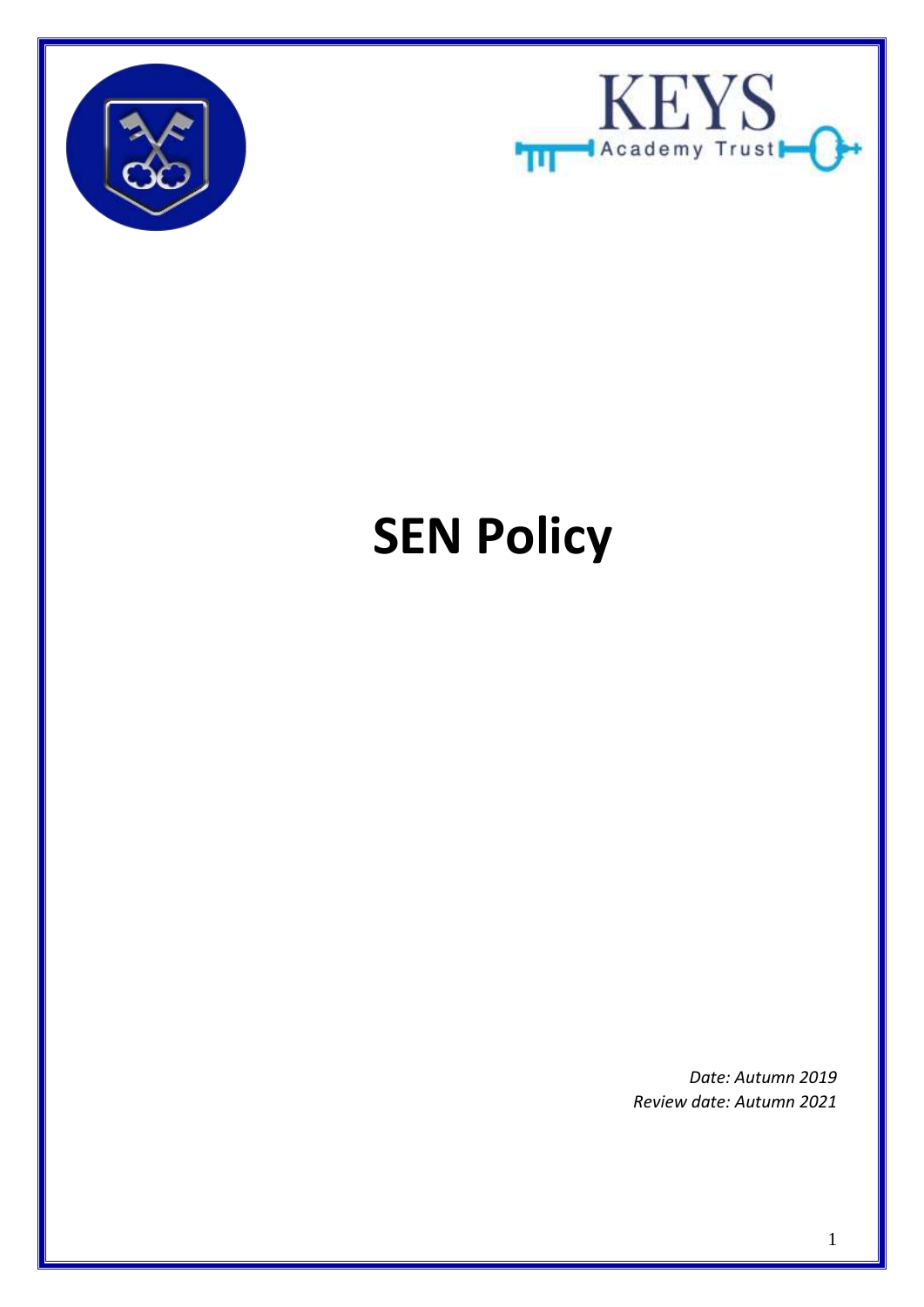## **EARLEY ST. PETER'S C. of E. PRIMARY SCHOOL**

#### **POLICY FOR SUPPORTING CHILDREN WITH SPECIAL EDUCATIONAL NEEDS**

### **Introduction**

At Earley St. Peter's Primary School we aim to provide a happy and stimulating learning environment to support the needs and develop the learning of all our children and provide them with every opportunity to achieve their best. Every child and family in our community is valued and diversity is celebrated. The school provides a broad and balanced curriculum in a safe, stimulating and caring environment which allows everyone to achieve, develop, learn and grow.

## **Definition of SEN and Disability (SEND)**

At our school we use the definition for SEN and for disability from the SEND Code of Practice (2014). This states:

SEN: *A child or young person has special educational needs if he or she has a learning difficulty or disability which calls for special educational provision to be made for him or her. A learning difficulty or disability is a significantly greater difficulty in learning than the majority of others of the same age. Special educational provision means educational or training provision that is additional to or different from that made generally for others of the same age in a mainstream setting in England.* 

Disability: Many children and young people who have SEN may have a disability under the Equality Act 2010 – that is ...'*a physical or mental impairment which has a long- term and substantial adverse effect on their ability to carry out normal day- to-day activities.'* 

#### **Key Roles and Responsibilities**

The Inclusion Leader has day-to-day responsibility for the operation of the SEND policy and coordination of specific provision made to support individual pupils with SEND, including those who have EHCPs (Statements until 2017). The Inclusion Leader is Fiona Dunthorne. (fdunthorne@earley-st-peters.wokingham.sch.uk)

The SEN Governor has responsibility for monitoring policy implementation and liaising between the Inclusion Leader and the Governing Body. The SEN Governor is Jane Peters.

The Designated Safeguarding Lead (DSL) has specific responsibility for safeguarding. The Headteacher, Hester Wooller, is the DSL.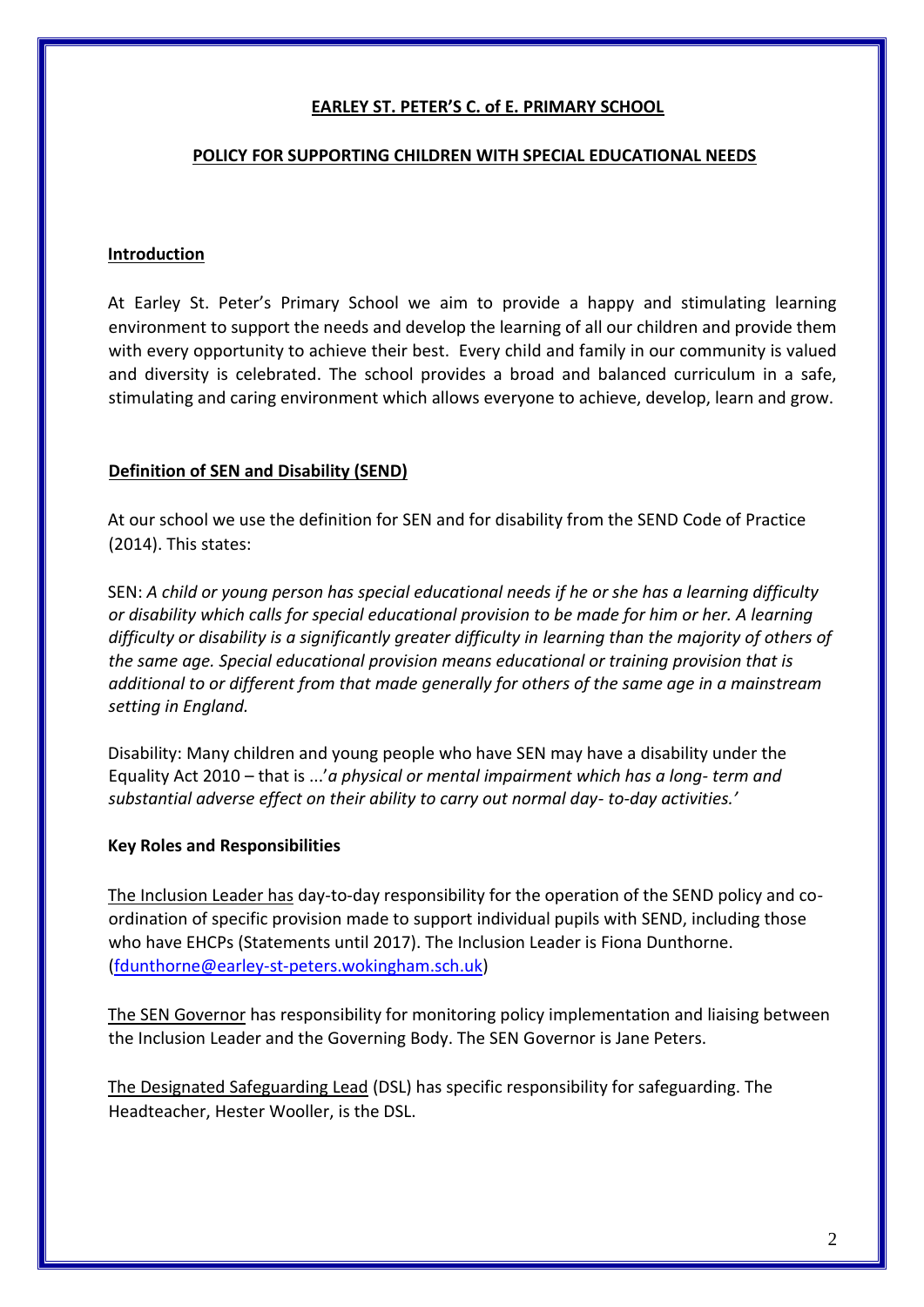### **Aims and Objectives of this Policy**

- To reach high levels of achievement for all
- To be an inclusive school
- To identify those children who require SEND provision as early as possible
- To meet individual needs through a wide range of provision
- To enable each child to benefit as fully as possible from his/her education
- To attain high levels of satisfaction and participation from pupils, parents and carers
- To provide curriculum access for all
- To work towards inclusion in partnership with other agencies and schools
- To achieve a level of staff expertise to meet pupil need

# **Management of SEND within School**

The governing body has delegated the responsibility for the day to day implementation of the policy to the Inclusion leader who has qualified Teacher Status and the National Award in Special Educational Needs Co-ordination. All school staff have a responsibility for pupils with SEND in their class, firstly to ensure Quality First Teaching with differentiation and personalisation to meet need. Teaching Assistants and Learning Support Assistants have an important role in supporting pupils with SEND in school.

The Inclusion Leader is responsible for:

- Co-ordinating the overall provision for children with SEN.
- Overseeing the day to day operation of the school's SEN policy.
- **Providing professional guidance to colleagues and working closely with staff, parents and** other agencies
- Advising on the graduated approach to providing SEN support.
- Maintaining the school's SEN register and ensuring that records of all pupils with SEN are up to date.
- Liaising with parents and external agencies such as educational psychologists, health and social care professionals as required.
- Liaising with the Local Authority and its support services.
- **Ensuring a smooth transition for SEN children to secondary school.**

# **Identification and Assessment**

Children will have needs and requirements which may fall into at least one of four areas. The areas of need as stated in the SEND Code of Practice, 2014 are:

Communication and Interaction (C and I)

These children have a difficulty in communicating with others. This may be because they have difficulty saying what they want to, understanding what is being said to them or they do not understand or use social rules of communication. For example, children with Autistic spectrum Disorder (ASD), including Asperger's Syndrome, are likely to have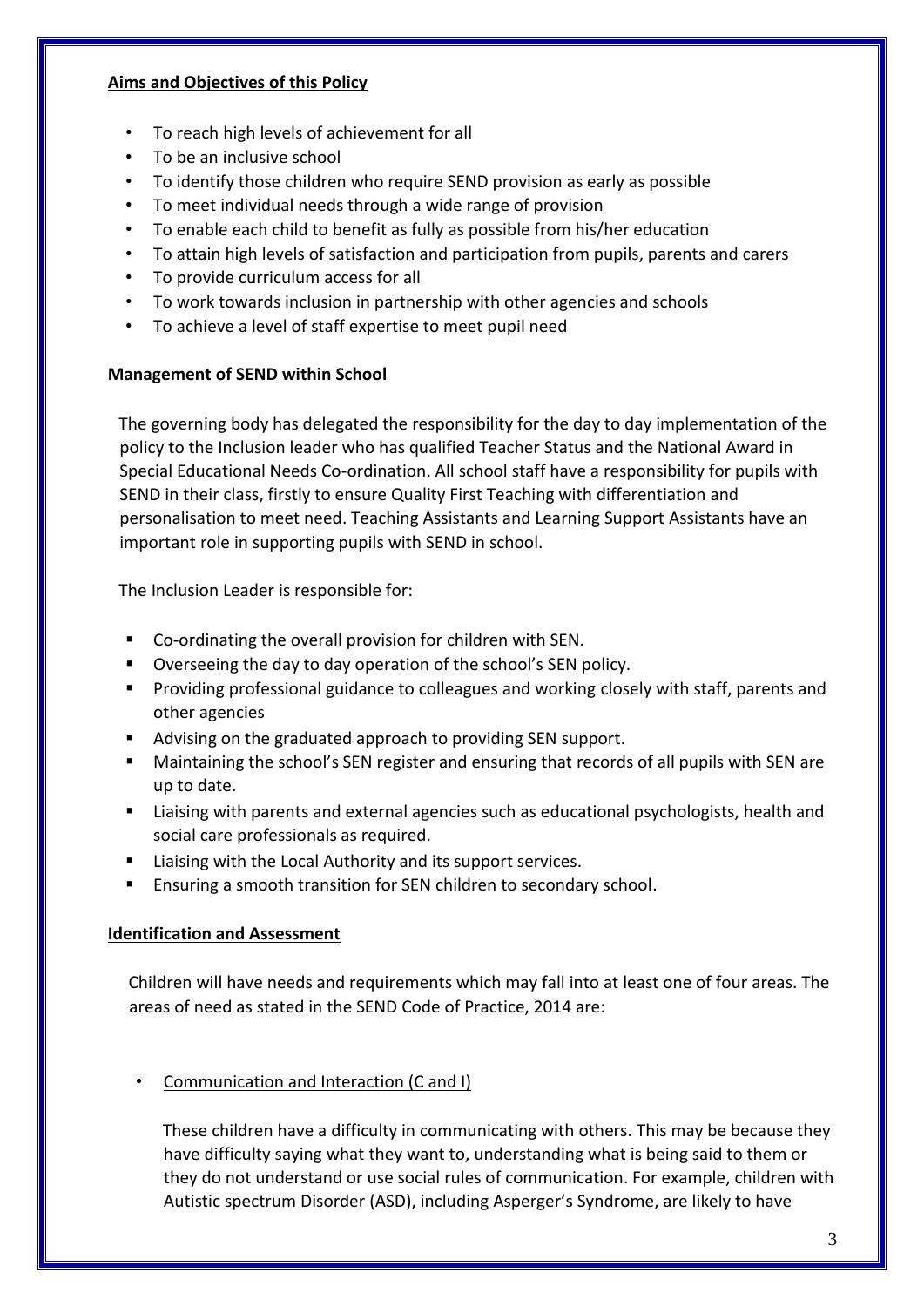particular difficulties with social interaction. They may also experience difficulties with language, communication and imagination, which can impact on how they relate to others.

# Cognition (Cog)

Children with learning difficulties learn at a slower pace than their peers, even with appropriate differentiation. Learning difficulties cover a wide range of needs from moderate learning difficulties (MLD) to children with profound and multiple learning difficulties (PMLD). Specific learning difficulties (SpLD) affect one or more specific aspects of learning, such as dyslexia, dyscalculia and dyspraxia.

# • Social Emotional and Mental Health Difficulties (SEMH)

Children may experience a wide range of social and emotional difficulties which manifest themselves in many ways. These may include becoming withdrawn or isolated, as well as displaying challenging, disruptive or disturbing behaviour. These behaviours may reflect underlying mental health difficulties such as anxiety or depression. Other children may have disorders such as attention deficit disorder (ADD), attention deficit hyperactive disorder (ADHD) or attachment disorder.

# Sensory and/or physical (S/P)

Some children require special educational provision because they have a disability which prevents or hinders them from making use of the educational facilities generally provided. Many children with vision impairment (VI), hearing impairment (HI) or a multisensory impairment (MSI) will require specialist support and/or equipment to access their learning.

It is important that children with special educational needs are identified as early as possible and appropriate provision provided. The Inclusion Leader works closely with the senior leadership team, using whole school tracking data as an early identification indicator. The school also uses a number of additional indicators of special educational needs:

- The analysis of data including entry profiles, end of FS assessments, standardised screening tests and termly pupil assessments
- The following up of teacher concerns through observation and discussion before agreeing on a course of action
- Meeting with parents to discuss their concerns and gain further knowledge of the child
- Home visits for new foundation children and visits to previous settings

Pupils who have been identified as having special educational needs are monitored closely by the Inclusion leader. The SEN register is reviewed each term when a detailed analysis of the list takes place. Where progress is limited and specialist services are required referrals may be made to the educational psychologist, health or social care professionals.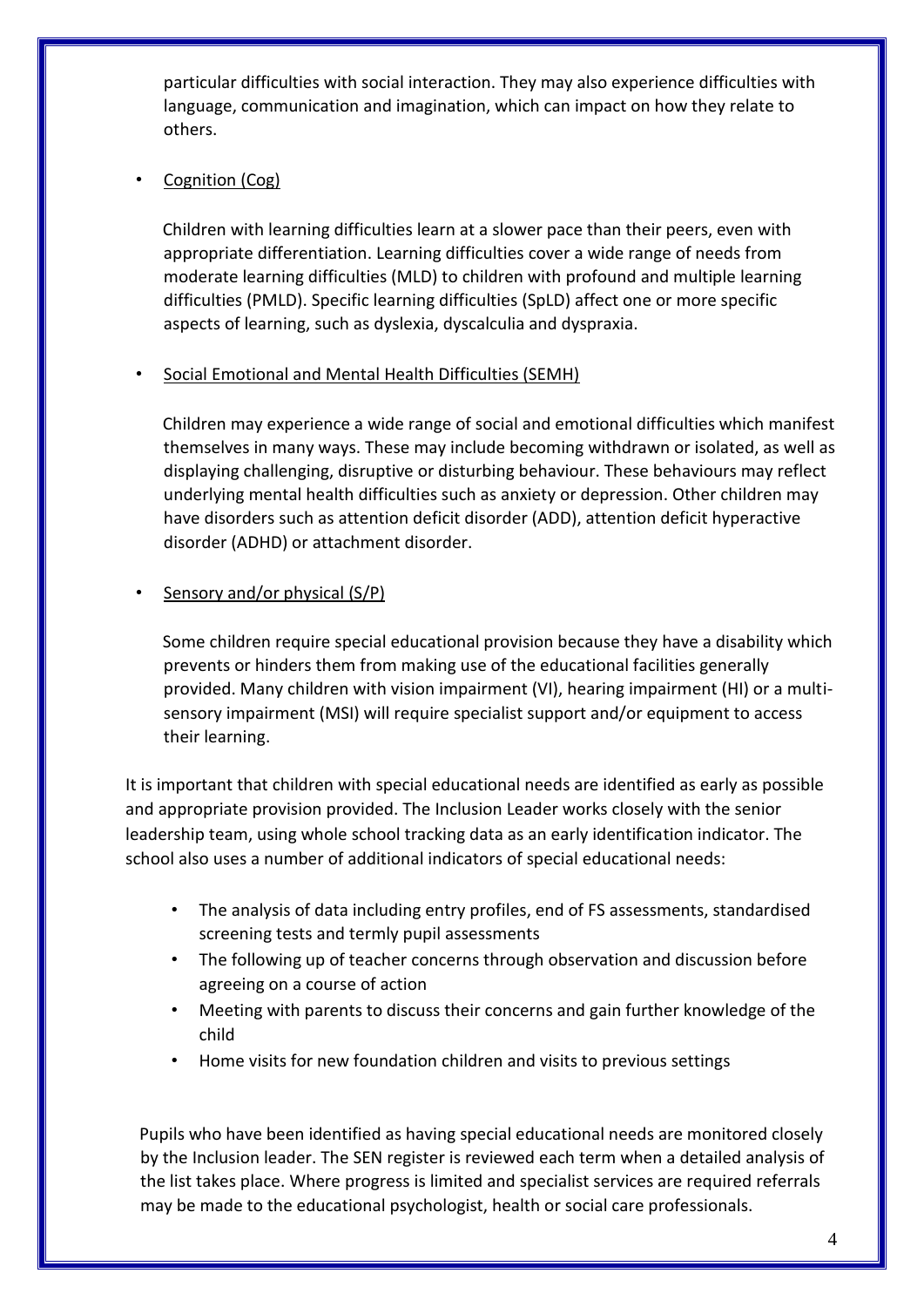## **Curriculum Access and Provision**

In order to meet the learning needs of all pupils, teachers differentiate work. They work to meet individual learning needs and where a pupil is identified as having special educational needs, the school provides for these needs in a variety of ways. The range of provision may include:

- In class support for small groups with a Teaching Assistant (TA)
- Small group or individual withdrawal with TA or class teacher
- Personalised digital learning resources (e.g. dictation devices, tablets, cameras, software, online tools)
- Individual class support with LSA
- **Interventions**
- Provision of specialist equipment and learning materials
- Staff development and training
- Access to specialist teaching and services for advice on strategies, equipment or staff training

# **Targets and IEPs**

Pupils who receive support from external professionals will have an Individual Education Plan (IEP) setting out targets and any provision made that is additional to and different from the usual classroom provision. The IEP will concentrate on 3 or 4 individual targets that closely match the pupil's needs.

Strategies for pupils' progress will be recorded in IEPs containing information on:

- Short term SMART targets
- Teaching strategies (including the use of ICT)
- Provision made
- Success criteria
- Outcomes
- Date for review

IEPs will be reviewed at least termly with the inclusion of parents, carers and pupils' views.

#### **Code of Practice and the Graduated Response**

The school adopts the levels of intervention as described in the SEN Code of Practice. The Code of Practice advocates a graduated response to meeting pupils' needs.

If the school decides, after consultation with parents, that a pupil requires additional support to make progress, the inclusion leader, in collaboration with teachers, will support the assessment of the pupil and have an input in planning future support and add the pupil to the SEN register at SEN Support. The pupil will be provided with a programme of support and interventions and their progress closely monitored. Parents will be informed of the action and results. This begins a cycle of assess, plan, do, review with the child at the centre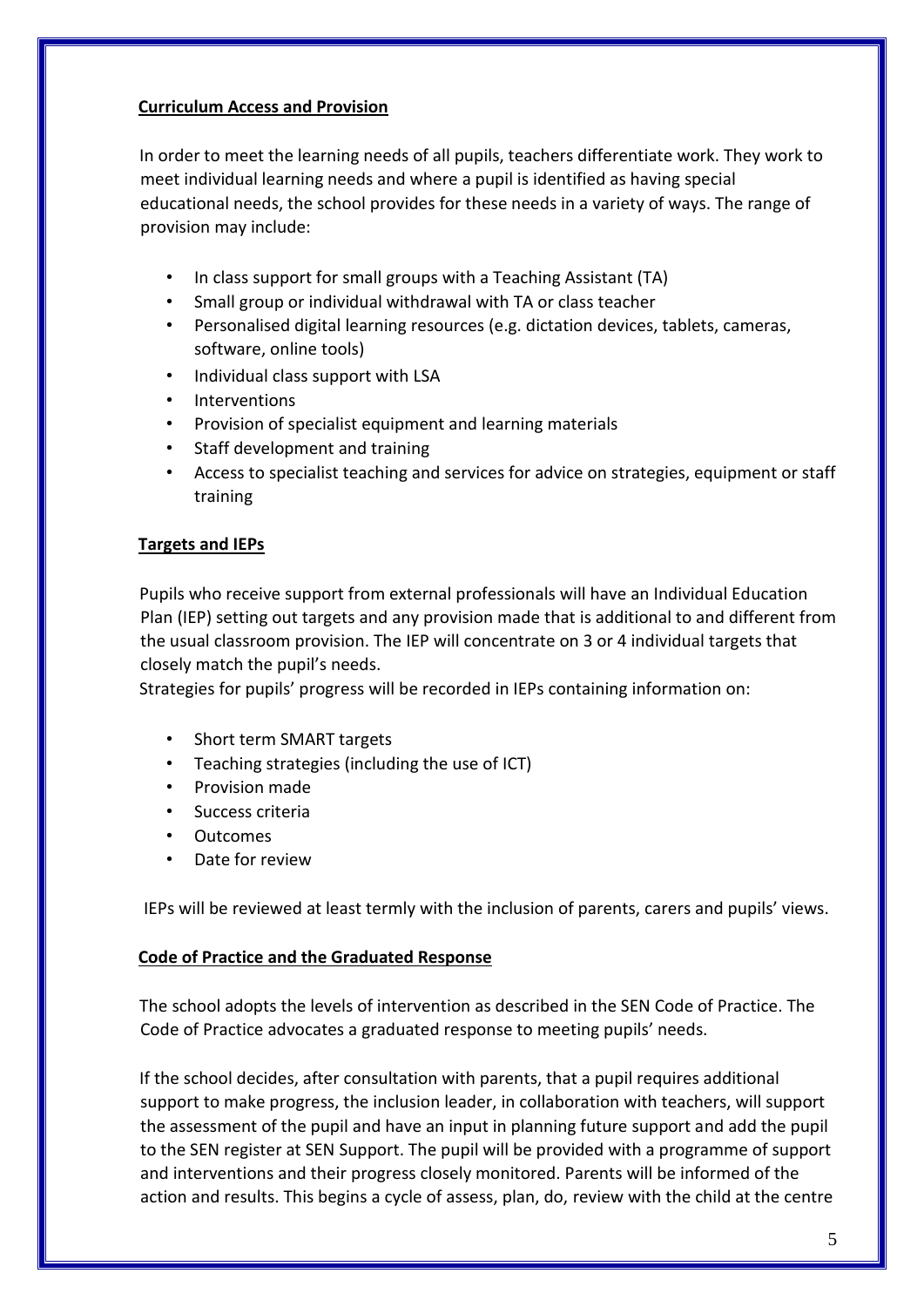of the process. An SEN Support Plan will be started and as a working document, will be updated as more is understood about the child's SEN, including their response to interventions.

## **The Four Part Cycle**

Assess: We will ensure that we regularly assess all pupils' needs so that each child's progress and development is carefully tracked compared to their peers and national expectations. We will listen to the views and experience of parents/ carers and the pupil. In some cases, we will draw on assessments and guidance from other education professionals eg. Educational Psychologists, health and social services.

Plan: Where SEN Support is required the teacher and Inclusion Leader will put together a provision plan outlining the adjustments, interventions and support which will be put in place for the pupil, including a date when this will be reviewed. If outside agencies are involved then an IEP is required and targets will be shared with the pupil, parents/ carers and staff involved.

Do: The class teacher is responsible for working with the pupil on a daily basis. She/ he will also liaise closely with TAs, LSAs or specialists who provide the support and monitor the progress being made.

Review: The impact of the support and interventions will be reviewed each term by the teacher, Inclusion Leader, parent/carer and the pupil. This will inform the planning of next steps for a further period or where successful the removal of the pupil from SEN Support.

#### **Involvement of Outside Agencies**

Some children at SEN Support or with an EHCP/ Statement of SEN will receive the support of external agencies. These may include:

- The Educational Psychology Service
- A medical service such as Speech and Language Therapist, Occupational Therapist or Physiotherapist (CYPIT)
- Foundry College
- Learning Support Team
- CAMHS (Child and Adolescent Mental Health Service)
- School Nurse/ Community Nurse
- The Sensory Consortium Service (VI/ HI)
- Parent Support
- Education Welfare Officer
- Children's Services

External services may be involved in supporting a pupil, advising on targets for their IEP and providing specialist input to support the individual's specific needs. Advice from external agencies may be sought if a pupil: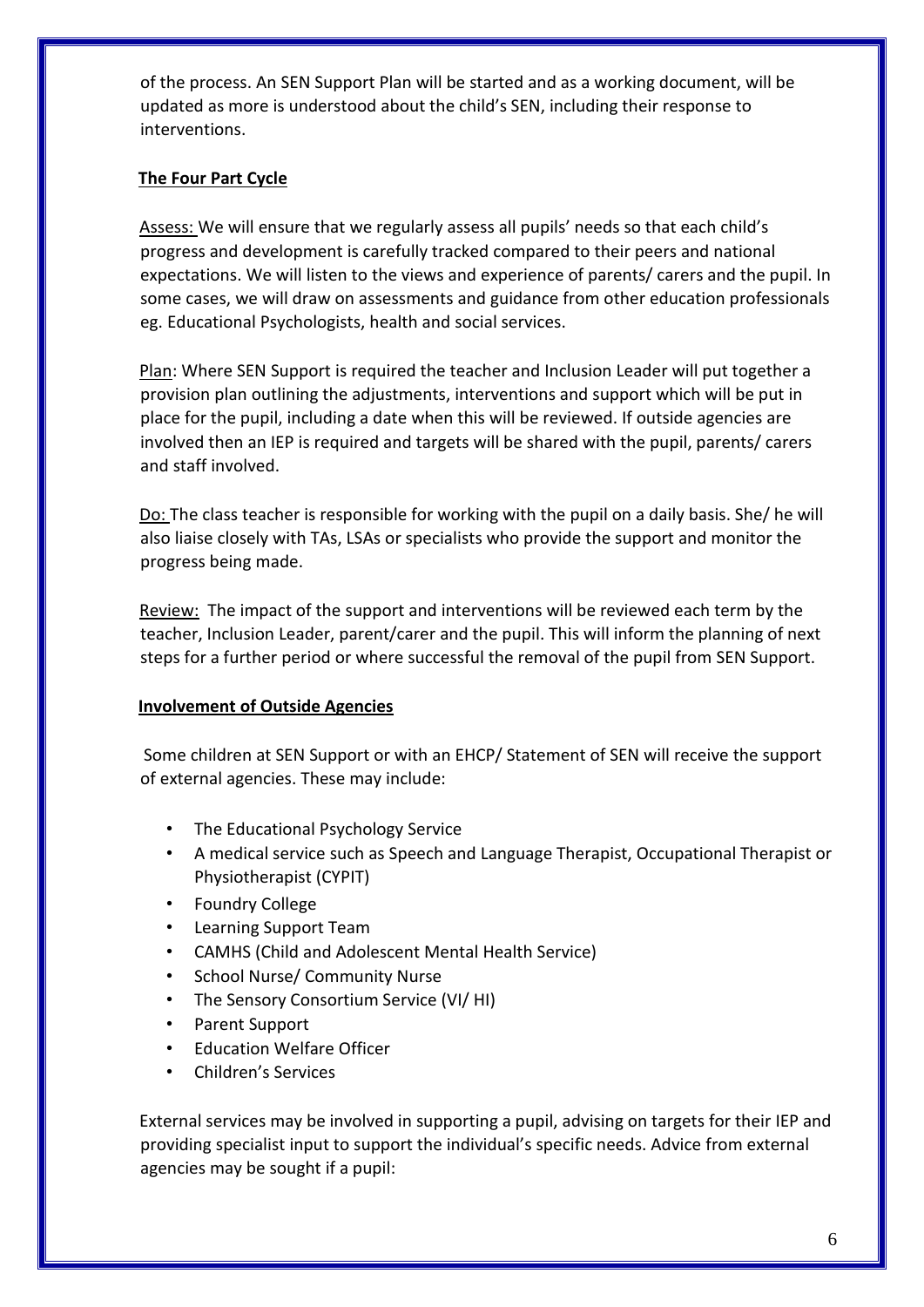- continues to make little or no progress in specific areas over a long period
- continues to work at National Curriculum levels substantially below those expected of pupils of a similar age
- continues to have difficulty in developing literacy and numeracy skills
- has emotional problems which substantially and regularly interfere with their own learning
- has sensory or physical needs, and requires additional specialist equipment or regular advice or visits, providing direct intervention to the pupil or advice to the staff, by a specialist service
- has ongoing communication or interaction difficulties that impede the development of social relationships and cause substantial barriers to learning

Parental consent is sought before any external agencies are involved. The resulting support plan may incorporate specialist strategies which may be implemented by the class teacher but involve other adults.

# **Request for Statutory Assessment**

The school will request a Statutory Assessment from the LA when, despite an individualised programme of sustained intervention within SEN Support the pupil remains a significant cause for concern. A Statutory Assessment might also be requested by a parent or outside agency. The school will have the following information available:

- Records from past interventions
- Current and past IEPs with reviews
- Information on the pupil's health and medical history
- National Curriculum levels/ EYFS assessments
- Assessments and reports from specialists involved
- The views of parents
- The views of the pupil
- Social care/ Educational Welfare Service reports

# **Education, Health and Care Plans**

An EHCP will normally be provided where, after a Statutory Assessment, the LA considers the pupil requires provision beyond what the school can offer. However, the school recognises that a request for a Statutory Assessment does not necessarily lead to an EHCP.

An EHCP will include details of learning objectives for the child. These are used to develop targets that are:

- Matched to the longer term objectives set in the EHCP
- Of shorter term
- Established through parental/ pupil consultation
- Set out in an Action Plan
- Implemented in the classroom
- Delivered by the class teacher with appropriate additional support where specified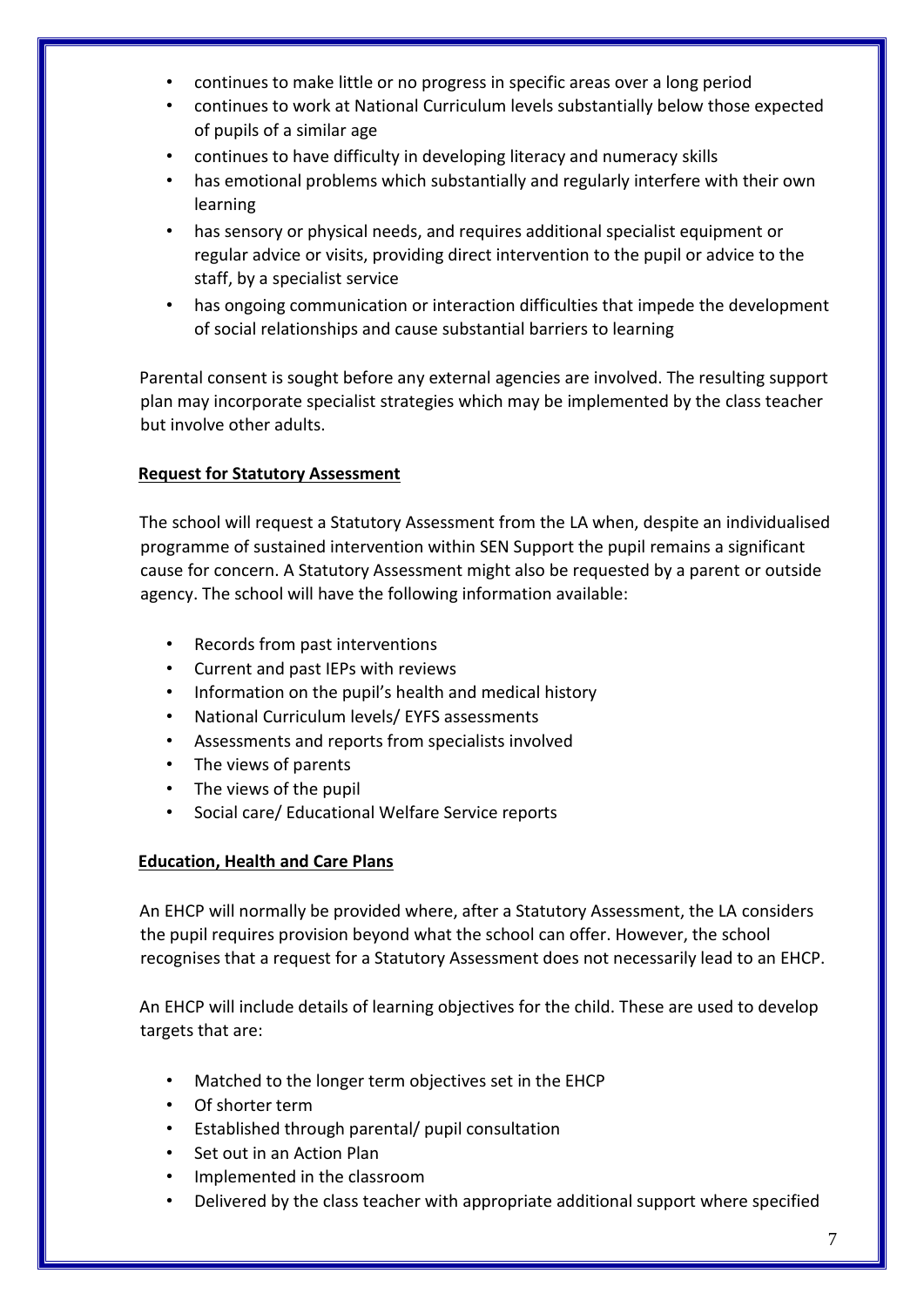## **Reviews of an EHCP**

EHCPs must be reviewed annually. The Inclusion Leader will organise these reviews and invite:

- The Pupil's parent/carer
- The pupil if appropriate
- The relevant teacher
- A representative from the SEN Inclusion and Assessment team
- The Educational Psychologist
- Any other person the Inclusion Leader or parent/ carer considers appropriate

#### **The aim of the review will be to:**

- Assess the pupil's progress in relation to the objectives on the EHCP
- Review the provision made to meet the pupil's need as identified in the EHCP
- Consider the appropriateness of the existing EHCP in relation to the pupil's performance during the year, and whether to cease, continue or amend it  $\square$  To set new objectives for the coming year

Within the time limits set out in the Code, the Inclusion Leader will complete the annual review forms and send them, with any supporting documentation to the LA.

#### **Partnership with Parents/ Carers**

The school aims to work in partnership with parents and carers. They are consulted about their child's educational development and encouraged to take an active role in supporting their child. We seek to work closely with the parents for the benefit of the child as *evidence shows that children make most progress when their key adults work together.* We do so by:

- Discussing concerns that we might have about a pupil at the earliest opportunity
- Keeping parents and carers informed and giving support during assessment and any decision-making process about SEN provision
- Giving parents and carers opportunities to play an active and valued role in their child's education
- Meeting with parents to review their child's progress and provision
- Making sure parents know who to contact if they have any concerns

#### **Involvement of Pupils**

We recognise that all pupils have the right to be involved in making decisions and exercising choice (SEN Code of Practice). Where appropriate all pupils are involved in monitoring and reviewing their progress.

We endeavour to fully involve pupils by encouraging them to: